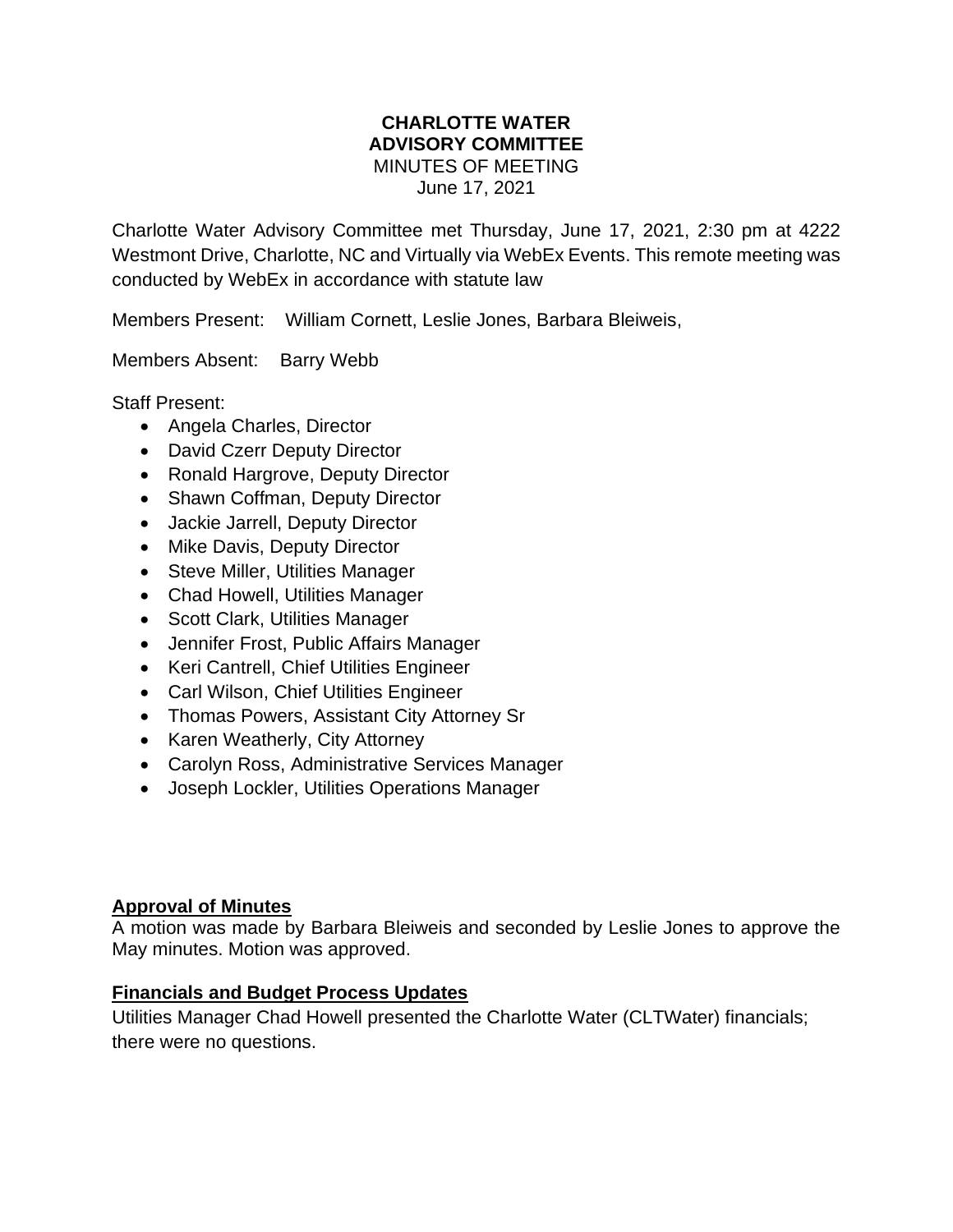### **Operational and Capital Update**

Deputy Director Ron Hargrove presented the Charlotte Distribution and Collection System Update:

- Water supply demand for 2021 year to date (ytd) is 106.0 million gallons per day (MGD)
- Total capacity is 174 MGD
- Total accumulated rainfall ytd is 37.1"
- Drought conditions are abnormally dry conditions

### *Distribution System Update:*

- 4,471 miles of distribution main
- 311,307 meters
- 86,744 valves
- 17,873 fire hydrants
- 28-day response time to leaks: 86% success rate, averaging a 19.9-day response time

### *Collection System Update:*

- Ytd SSOs: 146 or 3.3/100 Mil
- Contributing factors to SSOs are grease, roots, and debris
- Compliant with the Collection System Permit

CLTWater's (CLTW) Chief Utilities Engineer Carl Wilson discussed two parts of the CLTW Capital Project: Davidson Water Transmission Main–Phase III (Extension to NC 115) and South Boulevard Water Main Scaleybark Road to Worthington Avenue. The Davidson Water Transmission Main–Phase III project aims to (a) connect to and take ownership of the private Davidson Pointe water system and (b) remove and dispose of all materials that were identified as containing asbestos during construction. The estimated completion date is spring 2022. The South Boulevard Water Main Scaleybark Road to Worthington Avenue Project aims to install approximately 10,000 LF of 24" (diameter) water pipe and improve the water supply to the fast-growing Lo So area. The estimated completion date is summer 2022.

#### **NACWA Awards**

Utilities Operations Manager Joseph Lockler discussed the overview of the NACWA Awards. The National Association of Clean Water Agencies (NACWA) is considered the country's forerunner in authoritative, regulatory, and legal advocacy on the full range of clean water issues and the leading technical resource for water sustainability, management, and ecosystem protection interests. Each year, the NACWA recognizes the dedication, innovation, and achievements of individuals and public agencies in the clean water community through an award program. CLTW has participated in the NACWA Peak Performance Award Program since 1999. This national program recognizes operational excellence.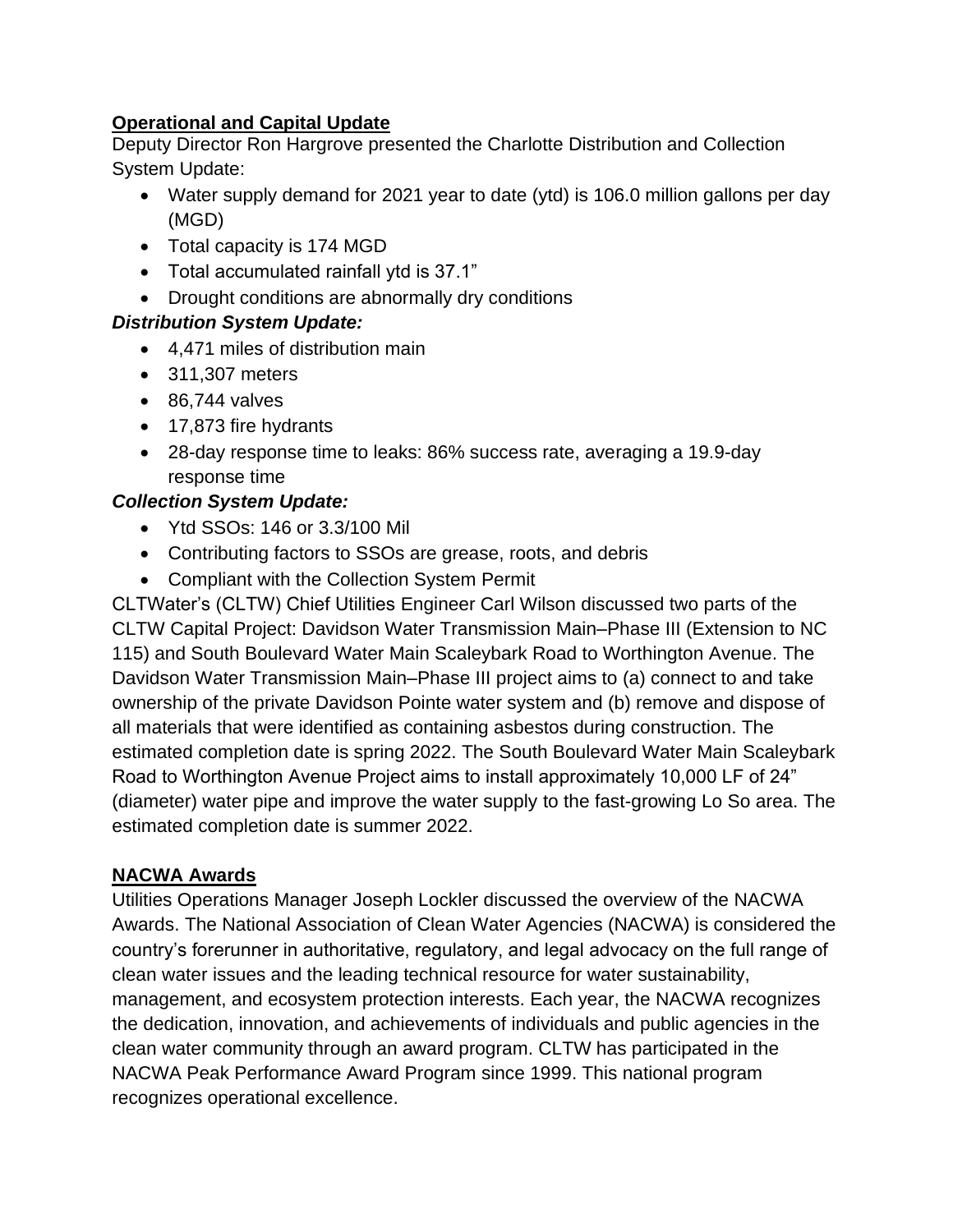There are three award levels (based on calendar year results):

**Silver Award:** One to five violations of permit requirements

**Gold Award**: Zero permit violations

**Platinum Award**: Five or more consecutive years of zero permit violations In 2020, CLTW received four Platinum and three Gold Awards. All facilities had 100% compliance in 2020. This is the most Platinum Awards that CLTW has received in its 21-year history of participation. The 2020 awards were distributed as follows:

*Sugar Creek WWTP***:** First Platinum Award

*Mallard Creek WWTP***:** First Platinum Award since 2012

*McDowell Creek WWTP***:** Fourth Platinum Award, with eight consecutive years of 100% compliance

*McAlpine Creek WWTP***:** Ninth Platinum Award, with thirteen consecutive years of 100% compliance

**CLTW**: Four Platinum Award winners returned over 279 billion gallons of treated compliance water to our receiving waters.

# **Extension Policy**

CLTW Deputy Director David Czerr reviewed CLTW's extension policy update. David discussed how the current policy has worked well for the past two decades and still serves its purpose; however, the policy does not address all the needs that have become evident with the city's continued growth. Key topics around the extension policy have shifted to include CLTW's services to multiple governmental jurisdictions, social equity, extension of services required by annexation, and an increase in development, particularly upward construction. CLTW will put together two internal teams, including a CLTW Working Team and a CLTW Steering Team of roughly 8–10 members each, who will update the current policy. In addition to the internal CLTW teams, an external focus group will serve as a cross-section of external stakeholders who are relevant to the specific topic.

## **Private Water System Review Change**

Chief Utilities Engineer Keri Cantrell discussed the Private Water System Review Changes. CLTW was granted Local Plan Approval from NC-DEQ in 1995, which allows CLTW to approve extension and construction of its own distribution system and have the authority to approve meter connections with private water systems. In 2010, NC-DEQ Public Water Supply Office in Raleigh required CLTW to review private water systems that were behind a master meter. This requirement was later rescinded due to interpretation of NC General Statutes and Administrative Code. Effective July 1, 2019, CLTW stopped reviewing and permitting non-regulated water systems. Permitting and inspections must follow Mecklenburg County Code Enforcement Standards following the NC Plumbing Code.